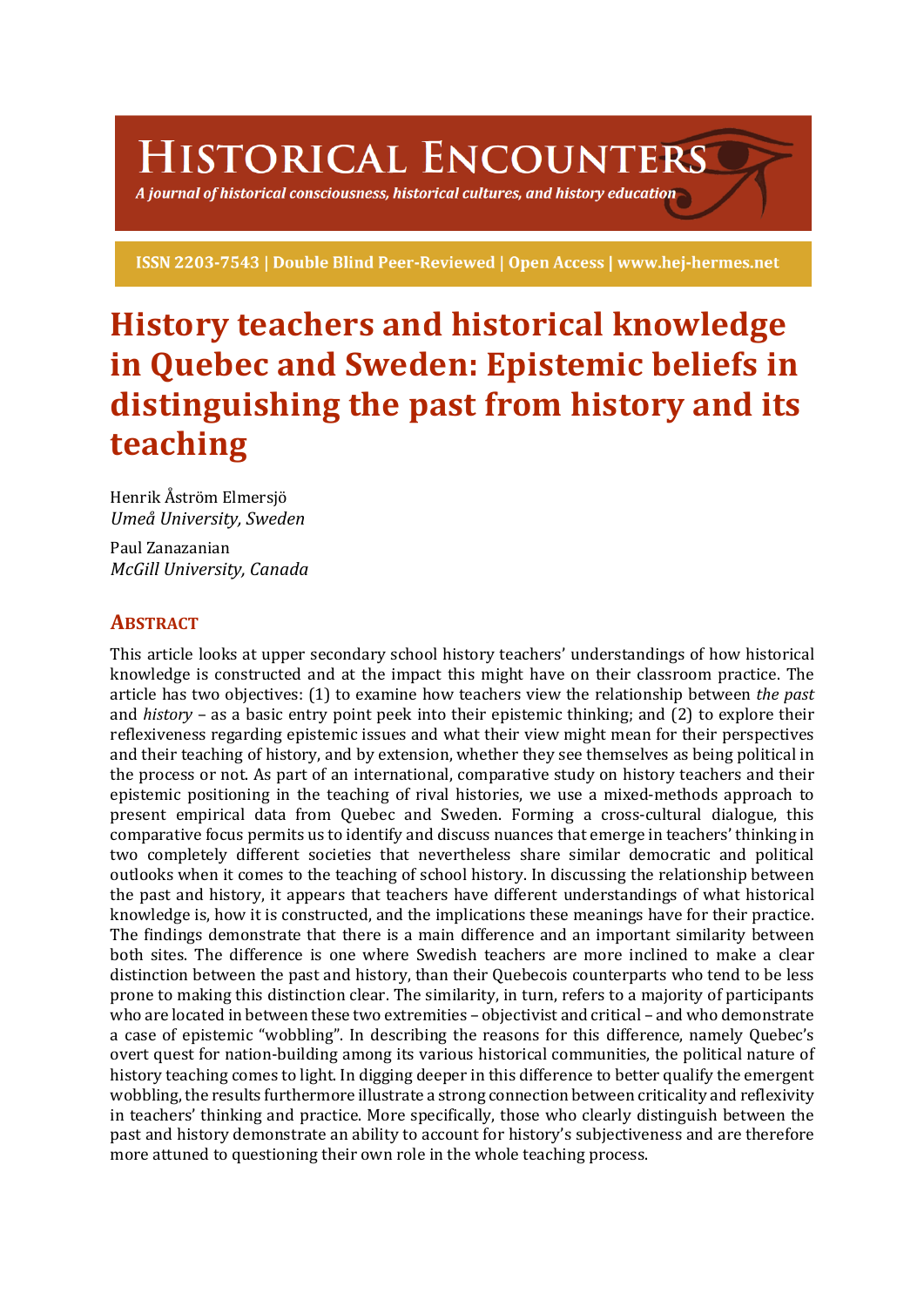#### **KEYWORDS**

Epistemic beliefs, history teachers, Quebec, Sweden, upper secondary school, mixed methods

# **CITATION**

Elmersiö, H. Å., Zanazanian, P. (2022). History teachers and historical knowledge in Quebec and Sweden: Epistemic beliefs in distinguishing the past from history and its teaching. *Historical Encounters, 9*(1), 181-195. https://doi.org/10.52289/hej9.110

#### **COPYRIGHT**

© Copyright retained by Authors Published 15 April 2022 Distributed under a CC BY-NC-ND 4.0 License

#### **Introduction**

Historians have been engaged in debates over the relationship between the past and history for a long time. These debates have been about methods, language, the nature of reality, and the construction of knowledge (see e.g. Bernheim, 1894; White, 1973; Novick, 1988; Jenkins & Munslow, 2004; Torstendahl, 2015). Lately they have also impacted the development of secondary school curricula. The acknowledgment of an important difference between the past and history has  $-$  together with ideas of intercultural understanding  $-$  given the notion of multiperspectivity a prominent place in history teaching over the last three to four decades (see e.g. Elmersjö, 2021; Ammert, 2013; Cannadine, Keating, & Sheldon, 2011). Multi-perspectivity can be seen as a recognition of history's subjectivity to the extent that it contains multiple coexisting viewpoints of the same events rather than a blind embrace of one closed narrative believed to be objectively true.

One fundamental aspect of multi-perspectivity that results in history's subjectiveness is the whole meaning-making process that specifically differentiates between the past itself, as everything that has happened, and the history about that past, providing a melody out of the noise of all past happenstances (McCrum, 2013; Mathis & Parkes, 2020). Or, in the words of Bruce VanSledright:

> The past, of course, is all those events and incidents that have gone on in the world of human experience before this moment. The scope of the past is mindbending. It is complex, unwieldy, and resists full comprehension. [...] History [in turn] emerges as distinct from the past in that it is the name we give to our efforts to interpret the past, to tell stories about what it means. It cannot be isomorphic with the past. It is particularistic, selective, laced with perspective. [...] The word history more aptly describes a practice of interpreting the past. (VanSledright, 2014, pp. 26-27)

Irrespective of how evidence, prior knowledge, and accepted scholarship are employed, the subjective meaning-making process of historical endeavours constitutes an important starting point for epistemologically separating all that has happened before the present ("the past") from what we choose to remember and attribute meaning ("history"). This relationship between the past and history is one of the most fundamental aspects of understanding historical knowledge and its inherent incompleteness, its interpretational aspect, and its particularity and selectiveness. In school history, however, given the predominance of core master narratives that promote a particular vision of the nation, the distinct relationship between the past and history is often only acknowledged in some parts of curricula, while other parts - where historical events of vast cultural significance are discussed – lack this acknowledgment, leaving teachers and students with a subject that both tries to objectively (re)construct the past and subjectively deconstruct history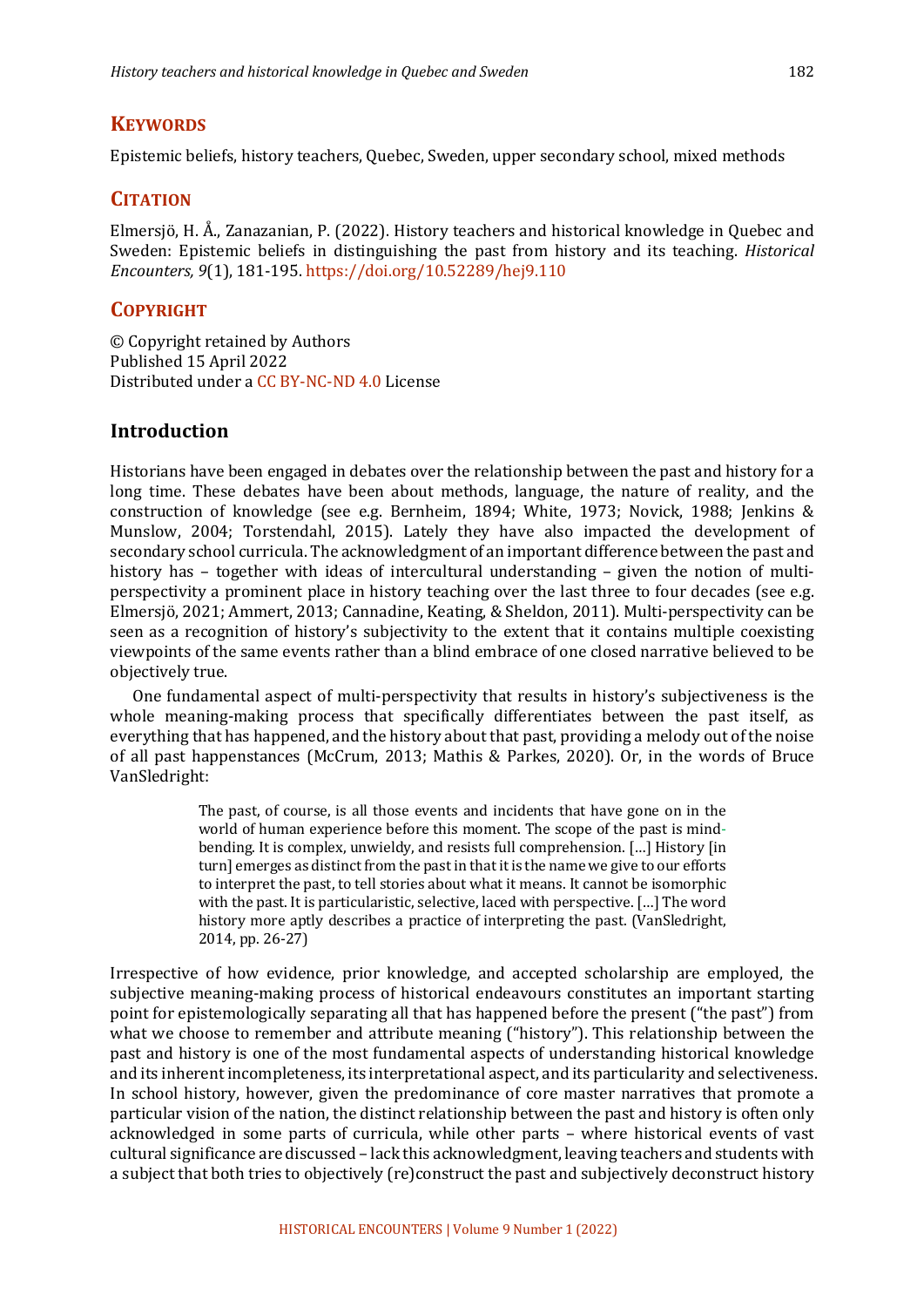at the same time (see e.g. Stradling, 2003; Grever, 2012; Elmersjö, Clark, & Vinterek, 2017; Wansink, Akkerman, Zuiker, & Wubbels, 2018).

It could be argued that, because of this ambiguity, history teachers may come to view the teaching of their subject matter as a political act, in the sense that it always makes "something" visible while simultaneously hiding "something" else (see Rancière, 2001), where teachers make decisions about whether or not and how to question and transmit officially sanctioned information. Some teachers may consciously turn students' attention to how specific and subjectively selected parts of the past are brought to the fore in any history. Others, by establishing a common cultural reference, may instead turn students' attention to some of those subjectively selected parts of the past, teaching them – seemingly apolitically – as objectively closed narratives. Others yet, may find themselves somewhere in between these two extremities. What is of particular interest here is the extent to which teachers are reflexive in their thinking and teaching when navigating history curricula, and whether or not they engage in discussions regarding the processes involved in the construction of historical knowledge and its social and political uses. Doing this may provide some kind of barometer enabling them to assess where they stand and why.

This leads to the very important issue of how teachers think about the nature of their subject, especially in regard to the relationship between the past and history, and whether or not they see history teaching as a political act. This article looks at Quebecois and Swedish secondary school history teachers' understandings of the relationship between the historical knowledge they teach and the past itself. More specifically, the article has two objectives:  $(1)$  to examine how upper secondary school history teachers discuss the relationship between *the past* and *history* – as a basic entry point peek into their epistemic thinking; and (2) to explore their reflexiveness regarding epistemic issues and what their view might mean for their perspectives and their teaching of history, and by extension, whether they see themselves as being political in the process or not.

#### **Epistemic beliefs and the relationship between the past and history**

As a point of departure, we subscribe to the notion that teachers need to have knowledge of the epistemology of history as a discipline in order to teach history according to the historical thinking model innate in history syllabi in many countries (see e.g. Mathis & Parkes, 2020; Elmersjö et al., 2017). We also see the ability to reflect upon epistemic issues as an important competence for teachers of history to possess (see e.g. Brownlee, Ferguson, & Ryan, 2017).

There are different ways of interpreting how teachers talk about epistemic beliefs in history. One way of doing so is to assess their way of conceptualising historical knowledge with regard to the concept of evidence and how they reason about the relationship between narratives about the past and the evidence left behind from that past. A three-stage model has been proposed based in more generic research regarding epistemic beliefs (King & Kitchner, 1994; Kuhn & Weinstock, 2002; Hofer, 2016): objectivist beliefs, subjectivist beliefs and criterialist beliefs (see also Maggioni, 2010; VanSledright & Maggioni, 2016; Stoel, Logtenberg, Wansink, Huijgen, van Boxtel, & van Drie, 2017). The objectivist belief is one where knowledge emanating from what are considered authoritative sources is considered to be true, a direct copy-paste of reality. The subjectivist belief could be described as a "give in" to the notion that there are multiple accounts, and that history is therefore ultimately subjective and knowledge creation is relative. Criterialist beliefs introduce judgements regarding the interpretation of history, and these judgements could be considered better or worse, emphasising historical thinking skills as a way of making sense of and assessing the plausibility of different accounts about past reality (VanSledright  $& Maggioni,$ 2016; Voet & De Wever, 2016; Stoel et al., 2017).

While these analytical tools are very important for understanding different ways of conceptualising how historical knowledge is constructed, we believe that attention to the relationship between the past and the history of that past has been somewhat downplayed in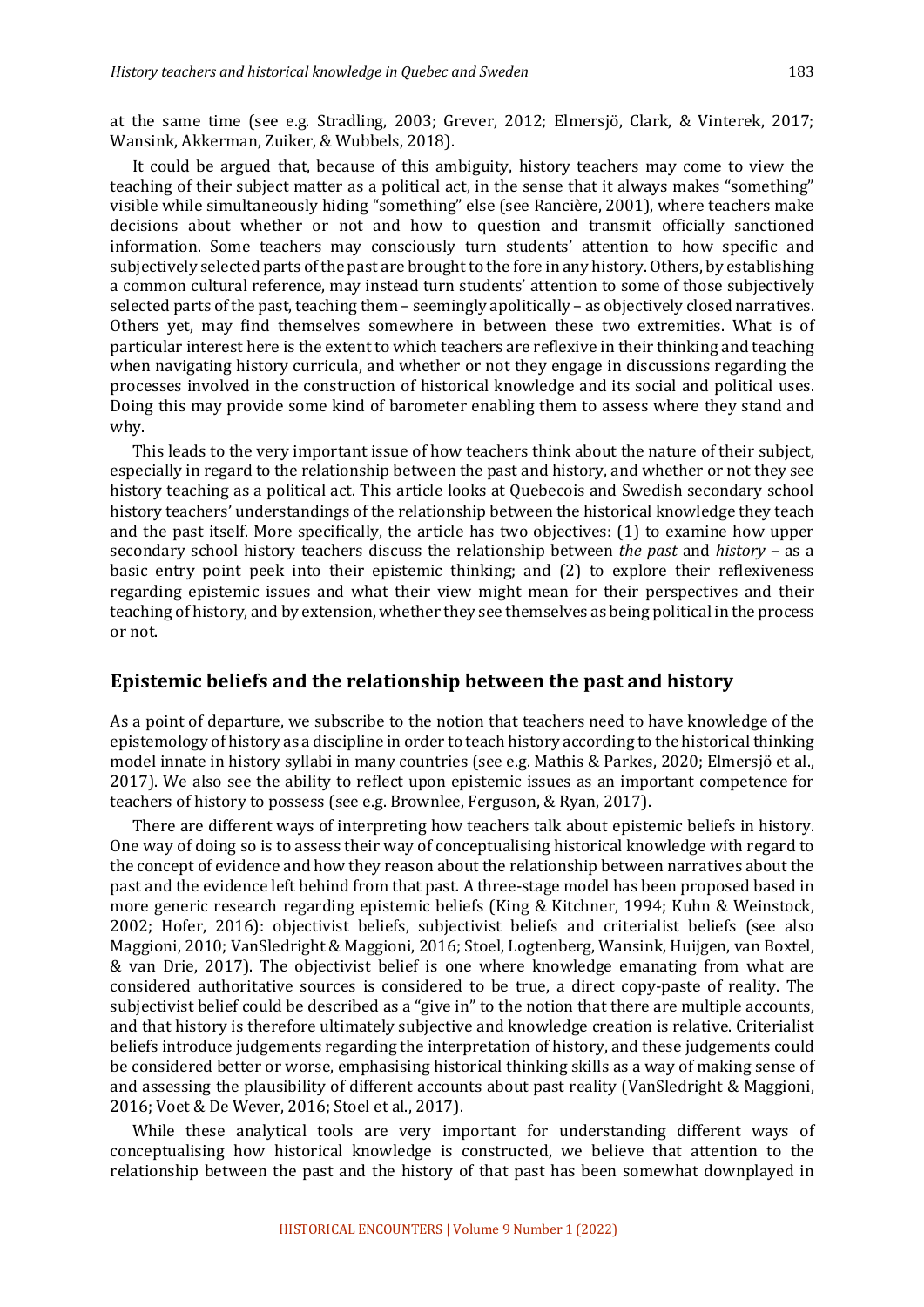earlier research. Our specific attention to this relationship could be considered an important contribution to better understanding the nuance that Hofer (2016) makes regarding epistemic beliefs and the preconceived conceptions of the disciplines they deal with (i.e., how we understand history when comparing it to other disciplines as well as in relation to our pregiven understandings of what constitutes history).

After all, even if a person holding objectivist beliefs clearly sees no difference between the past and history, the criterialist might not really differentiate between the past and history at the epistemic level either. The criterialist might hold the belief that history, when done right, actually takes you to the past itself. They might still see a very direct – even though not simple – relationship between the past itself and the history about that past. Few studies on epistemic beliefs focus directly on how teachers or student teachers view the relationship between the past and history, even if there are recent notable exceptions (Miguel-Revilla, Carril-Merino, & Sánchez-Agustí, 2021). Our attention to the relationship between the past and history produces two distinct epistemic stances. The first is an objectivist stance that identifies the relationship between the past and history as being straightforward, e.g. "history can tell us the truth about the past". The second is a critical stance that identifies the same relationship as being complex and perhaps even impossible to resolve in any meaningful way; the past itself and the history about that past are not epistemically congruent.

There is also a shortage of research that compares epistemic beliefs in different countries, especially regarding the relationship between the past and history. A recent study of the aims of history teachers in ten European countries shows that "learning critical thinking" seems to be the most valued goal of history teaching in Europe, and this aim also correlates with history teachers' more nuanced, or criterialist, epistemic beliefs. At the same time, they also found a correlation between more objectivistic epistemic beliefs and less common aims relating to nation-building (Sakki & Pirttilä-Backman, 2019). While this sheds light on the beneficial workings of the three types of epistemic beliefs for empirical research and for understanding teachers' practice in general, it still doesn't provide insight into whether or not and how teachers differentiate between the past and history. Could such understandings actually be camouflaged by what is described as critical thinking? If so, it is not clear whether teachers are moreover reflexive in their approach.

There are a few reasons why comparing Quebec and Sweden is interesting when it comes to history teaching. For one, they are similar in a lot of ways, especially when it comes to their socioeconomic development and schooling in a general sense. Moreover, the history syllabi in both Quebec and Sweden have corresponding foci on the transmission of cultural heritage and historical thinking skills. There are also interesting differences, mainly when it comes to language and cultural politics connected to Quebec being a majority French-speaking province in a mainly English-speaking country. One of the more important variations in the history program for upper secondary schools is the Swedish attention to teaching students about different "uses of history", which could be said to highlight history's multi-perspectivity, by bringing its uses in different social and political contexts, both past and present, to the fore. This competency is lacking in the Quebec history curriculum, and begs the question of whether teachers, given the similarities and differences between the two contexts, are consciously political and reflexive in their approach or seemingly apolitical and non-reflexive.

History teaching may also  $-$  as described above  $-$  be seen as a political act. This emerges by virtue of the information teachers raise and the questions they ask, both of which are done selectively. As these questions result from differentiating the past from history, they also relate to teachers' perspectives on the construction and use of historical knowledge, which consequently, as an expression of their historical sense-making, are closely intertwined with their enactments of historical culture (Zanazanian, 2019). The manifestation of their historical consciousness thus has a political dimension, especially when it comes to trying to make sense of what is the right and wrong way of producing and transmitting historical knowledge (Rüsen, 2002; 2017; Mårdh, 2019; Zanazanian, 2019). As curricula intertwine knowledge and culture, this sense-making forms the basis for negotiating how to teach *officially sanctioned history*; history deemed important and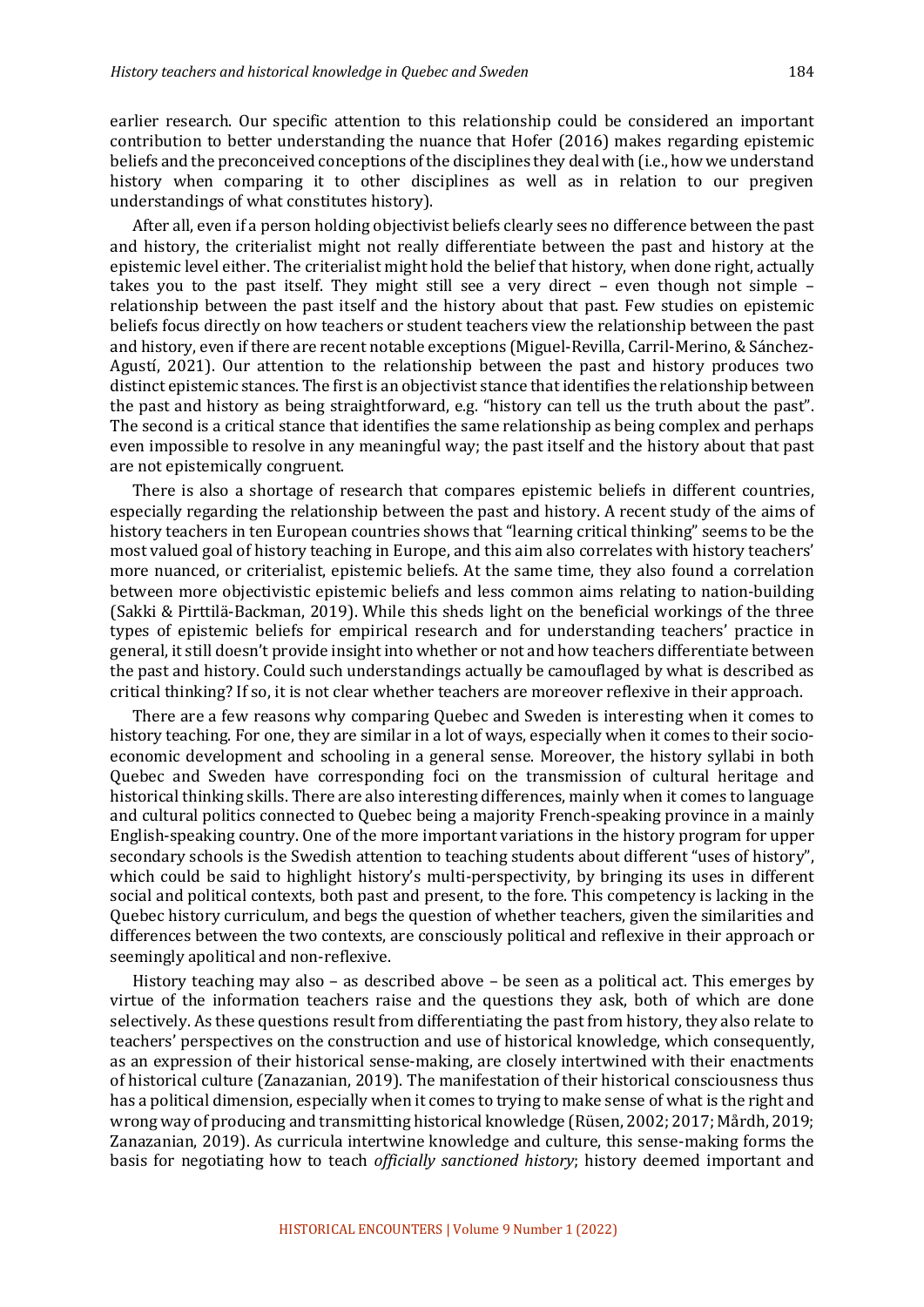common-sense in a given society at a given time (cf. *official knowledge*: Apple, 2000; Apple & Christian-Smith, 1991).

No matter how they teach history, the way teachers make sense of the past is always political. How and if teachers view this political aspect as something separate from ideology, might shed some more light onto the issue of how the past can be separated and made distinct (or not) from history. Two questions come to mind; questions we will explore more in the following sections: Do teachers see themselves as performing a political act when teaching? How does this relate to their view of the relationship between the past and history?

#### **Method**

As part of an international, comparative study on history teachers and their epistemic positioning in the teaching of national history, we use a mixed-methods approach to present empirical data from both Quebec and Sweden. We explore and compare the two sites quantitatively, while also analysing teachers' deeper thoughts qualitatively as they surface (Creswell, 2003). First, we utilised a questionnaire trying to see how teachers in upper secondary schools in Quebec and Sweden reason about the relationship between the past and history. Forming a cross-cultural dialogue, this comparative focus permitted to identify and discuss nuances that emerge in teachers' thinking in two completely different societies that nevertheless share similar democratic and political outlooks when it comes to the teaching of school history.

The part of the questionnaire we mainly consider in this article relates to four statements regarding the relationship between the past and history. Participating teachers' answers were on a 4-point Likert-scale: "totally agree", "strongly agree", "somewhat agree" and "do not agree at all". The statements were the same in both countries, translated into English and French for the Quebecois teachers and into Swedish for the Swedish teachers. 375 history teachers responded to the Swedish survey, while 106 history teachers participated in the Quebec one  $-58$  teachers who teach in French in French-language schools and 48 who teach in English in English-language schools. For the Swedish questionnaire, a database with all teachers in Sweden under the control of Sweden Statistics (*Statistiska centralbyrån*, SCB) was utilised and the questionnaire was sent directly to the teachers.<sup>1</sup> In Quebec, teachers were approached through social media and at annual meetings of professional teacher associations and encouraged to fill out the questionnaire virtually, on-line.

The questionnaire did not include a specific definition of *the past* or of *history*, since doing so would have been very difficult without inadvertently giving the teachers a "right answer". However, the statements identified the past and history as two *potentially* different concepts and there was also a specific question that urged the teachers to distinguish between them in their own way, and to estimate their view of the complexity involved in distinguishing them from each other. One problem with this approach is that there were some potential differences in how teachers defined these words (past and history). However, we were not particularly interested in their definition of the words, but rather in their view of the epistemological relationship between the concepts of "past reality" and "things we write about past reality". The statements themselves (for example, "History can tell us the truth about the past"), the questions about the estimation of complexity and the way all questions in the questionnaire were formulated, contributed to a more-or-less clear definition of the concepts involved. We also tested the questionnaire in a pilot study in order to make sure respondents understood the concepts at hand and to maximise the reliability and validity of our measuring instrument, we moreover compared our initial results across both research sites. However, the questionnaire was also mostly utilised for a qualitative purpose; to facilitate categorisation and the follow-up interview component of our study. Regarding the sample, Table 1 indicates some differences between the teachers who answered the Quebecois questionnaire and the teachers who answered the Swedish questionnaire, where the Quebecois teachers were younger on average. The distribution of males/females in the Swedish questionnaire was  $59/41$  (%) while it was  $40/60$  (%) in the Quebecois questionnaire.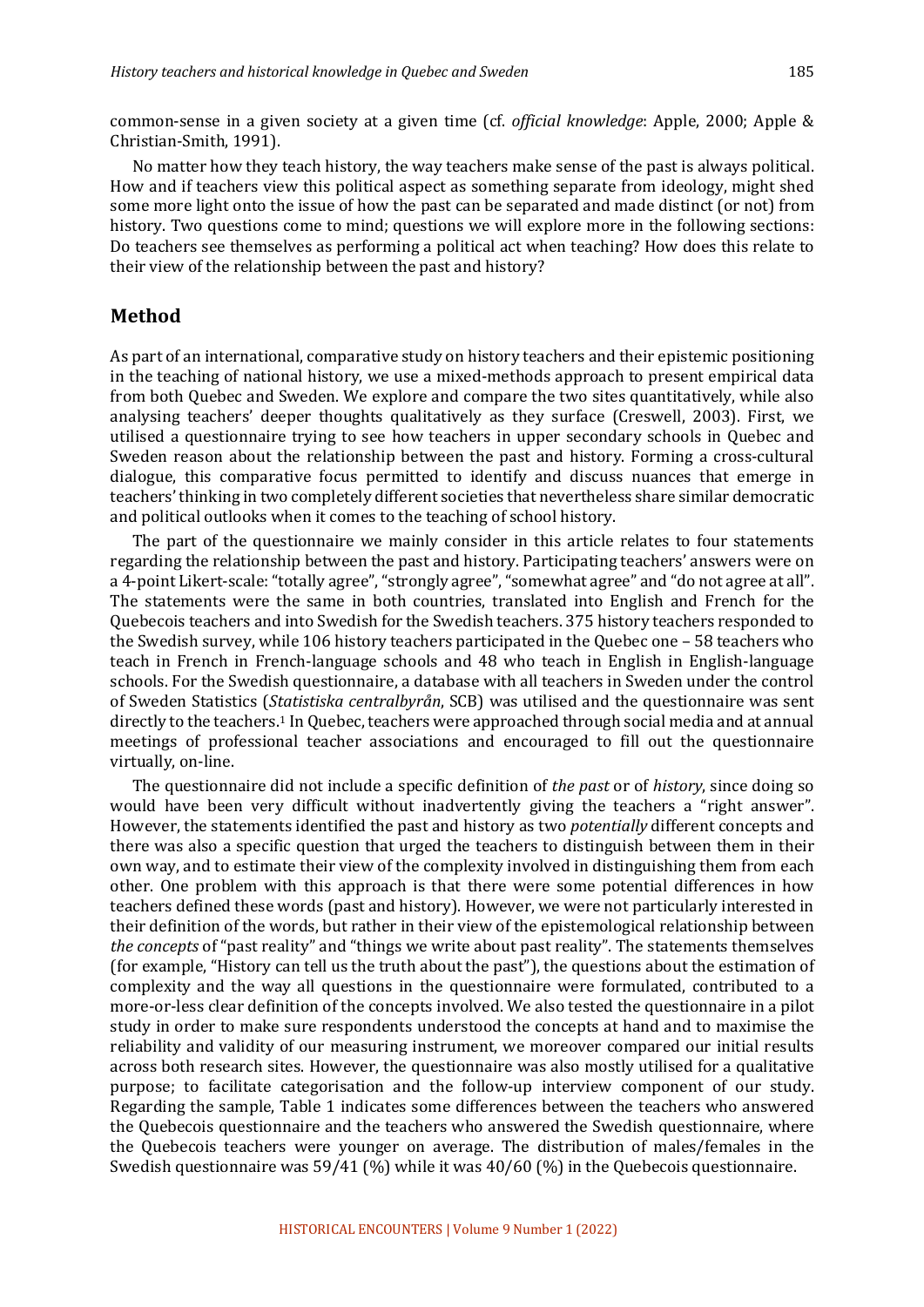|                       | Gender |        | Age       |           |           | <b>History education</b> |     |      |     |
|-----------------------|--------|--------|-----------|-----------|-----------|--------------------------|-----|------|-----|
|                       | Male   | Female | $22 - 39$ | $40 - 49$ | $50 - 68$ | Less                     | BA  | More | N/A |
| Quebecois<br>teachers | 42     | 64     | 64        | 29        | 12        | 16                       | 60  | 28   | ∼   |
| Swedish<br>teachers   | 220    | 155    | 118       | 141       | 116       | 39                       | 305 | 28   |     |

TABLE 1: Gender, age and amount of history education in the sample of teachers (absolute numbers)

*Note:* Education in history is reported as BA with history as a major (or equivalent) as a baseline, and the two categories "less" (which mean less history education than a BA) and "more" (which mean more history education than a BA).

The concerns that were raised from this questionnaire gave rise to ideas for the study's smaller, qualitative interviews in an effort to dig deeper into the perspectives that teachers held regarding the production of historical knowledge. In this article we present results from the first set of these interviews in Quebec in which five English-speaking teachers participated. All of them indicated an interest in wanting to take part in our follow-up interviews through the questionnaire, and the five were randomly chosen out of ten English speaking teachers who answered the questionnaire and volunteered to be interviewed. Because the Swedish questionnaire was distributed from an official state register and thus was not under our control (the SCB database of Swedish teachers), we could not conduct this follow-up with the Swedish teachers. This is why we only focus on our teacher participants from Quebec in the present article.

The interviews were semi-structured, and they centered on a series of questions and short activities that sought to mainly examine participants' understandings of the relationship between the past and history, which correlated with but went beyond those similarly themed questions and statements in the questionnaire. To ensure the reliability of these participants' perspectives, questions with similar ideas were asked more than once with a different wording to expressly see if they would answer in the same way or not. Although, at times, the questions may have seemed redundant to attentive participants, this permitted us to engage more deeply with them about their ideas and to have them think beyond what they are usually used to in their professional setting.

It is important to keep in mind that the interviews do not form part of our study's quantitative component and thus should not be understood quantitatively. Instead, comprising the qualitative component of our mixed-methods approach, they are to be viewed as supplementary, allowing us to see examples of what the teachers who answered the questionnaire might have meant, or how they might have been thinking when differentiating the past and history. Proceeding in this manner opens up the opportunity to better understand the results from the questionnaire, and provides examples of ways of thinking about the nature of historical knowledge in a deeper sense.

# **Inconsistencies, age-related and culturally related differences – results from the questionnaire**

The categorisation of the teachers (Table, 2) was based on the combined responses to the statements "The past can be truly known"; "History can tell us the truth about the past"; and "The past has a meaning that we can hope to discover", as well as their answer to the question "How would you define the relationship between the past and history". Teachers who answered "totally/strongly agree" for all three statements, while indicating a straightforward relationship between the concepts, are categorised as having a "consistent objectivist" view while teachers who answered "somewhat agree" or "do not agree at all" for all three statements, while indicating a complex relationship between the concepts, are categorised as critically consistent. Teachers who answered strongly agree for one or two of the statements while answering somewhat agree for one or two of the others are categorised as "middle ground-semi consistent". All other teachers are categorised as "inconsistent", i.e., "wobbling", that is, epistemic inconsistencies about the relationship between the past and history.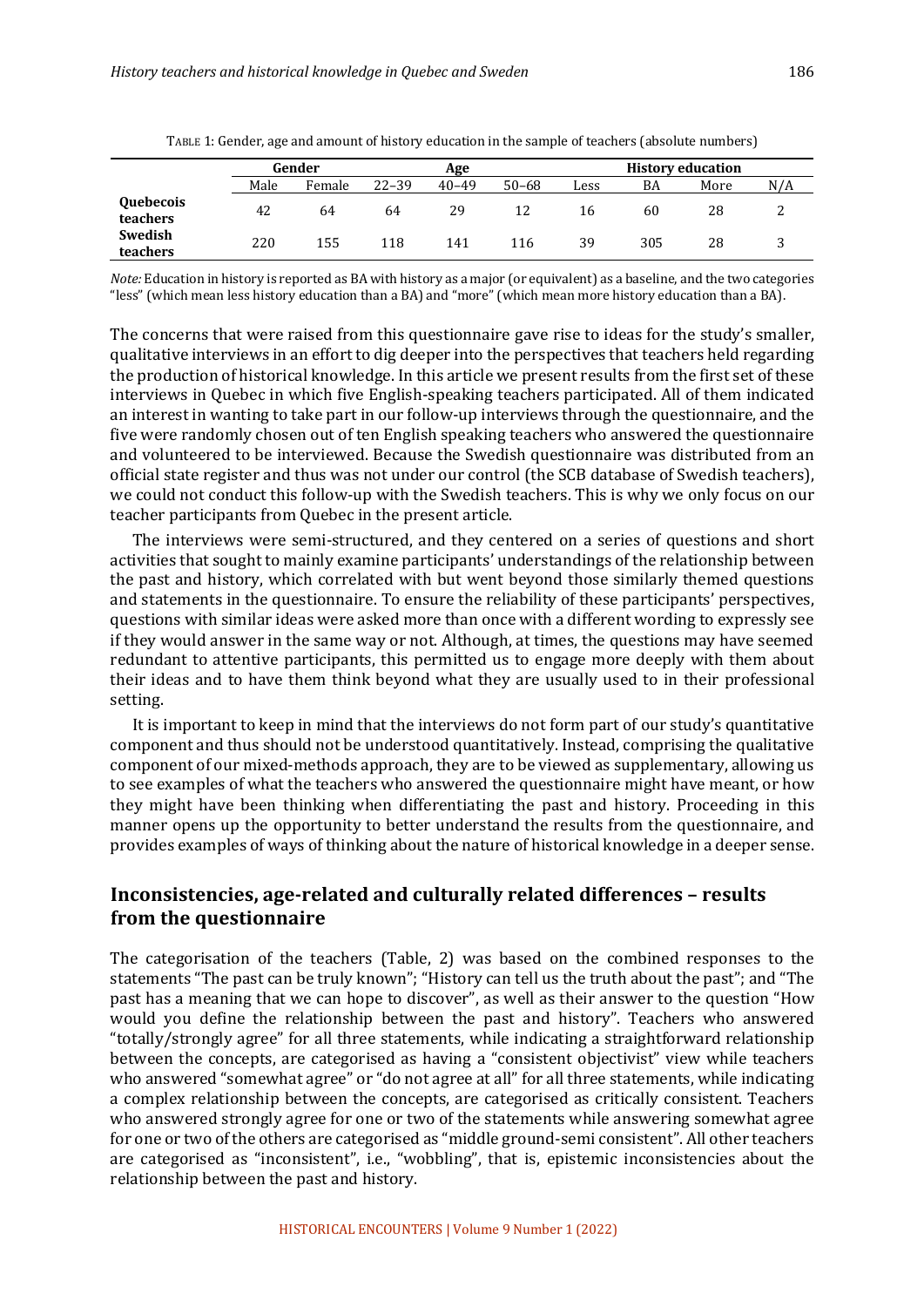The categorisation provided results that point to one major difference between the teachers from Quebec and the teachers from Sweden, as well as one important similarity. The difference between the two sites lies in how Swedish teachers tend to recognise history's complexity and to nuance their approach when distinguishing the past from history more so than their Quebecois counterparts who, in turn tend to see a more straightforward relationship between the two, i.e., critical and objectivist, as defined above. The similarity, in turn, refers to a majority of participants who are located in between these two extremities  $-$  objectivist and critical  $-$  in both sites. On this latter point, our participants' answers revealed a lot of "wobbling".

| <b>Nationality</b> | Consistent<br>objectivist | Consistent<br>critical | Middle ground -<br>semi consistent | Inconsistent | Total     |
|--------------------|---------------------------|------------------------|------------------------------------|--------------|-----------|
| Swedish            | 77 (21)                   | 86 (23)                | 109 (29)                           | 103(27)      | 375 (100) |
| Quebecois          | 39 (37)                   | 9(9)                   | 27(25)                             | 31 (29)      | 106(100)  |
| Total              | 116 (24)                  | 95(20)                 | 136 (28)                           | 134 (28)     | 481 (100) |

TABLE, 2: Categorisation of respondents' epistemic beliefs, Sweden and Quebec (absolute numbers, percentage in parentheses)

As evident from Table, 2, only 44 percent of teachers in the survey responded consistently (either positively or negatively) to the statements. Out of this 44 percent, almost half (20 percent of the total) clearly identified a complex relationship between the past and history (identified in Table, 2 as consistent-critical). In previous research on prospective history teachers this figure has often been much higher. For example, in one Spanish study more than 50 percent of students studying to be teachers in secondary schools, identified a similar complex relationship (Miguel-Revilla et al., 2021). While this Spanish study was not conducted in the same way as ours, the discrepancies are still noteworthy. Part of this variation could be explained by the age difference between prospective teachers, who are often young, and a random sample of working teachers, which entails teachers of all ages (see Table 1, especially regarding the larger Swedish sample). In our study, there was a notable difference between older and younger teachers, with older teachers being more objectivistic than their younger counterparts. In considering the teachers in our study younger than 40, the percentage of critical teachers rises from, 20 to, 26 percent (see also Elmersjö, 2021), thereby suggesting a potential generational difference.

A potential problem with this categorisation is the high percentage of inconsistent teachers. This points to the problems of identifying epistemic beliefs in a reliable way, perhaps due to teachers' didactical, rather than epistemic, approach to matters regarding their teaching subject (see Elmersjö, 2021). However, the standard for consistency in the teachers' answers needs to be set high for a confident separation between the objectivist and critical teachers to be made. The difficulties in attributing the teachers a specific stance, also shows something that has been prominent in earlier research as well; teachers are "wobbling"/switching between different positions (Miguel-Revilla et al., 2021; Wansink et al., 2018; VanSledright & Maggioni, 2016; VanSledright & Reddy, 2014, McCrum, 2013). It is also not possible, given the methodology utilised here, to assess whether the teachers are inconsistent as a consequence of not being able to articulate a consistent epistemological stance, or if it is a consequence of a conscious changing of epistemological criteria to align with specific allegiances in relation to specific events in history, or to differing thought processes when thinking as a teacher or as an historian (see Gottlieb  $\&$ Wineburg, 2012).

In comparing the Swedish teachers to their Quebecois counterparts, both contexts seem to approximately have the same ratio of consistent teachers (around 45%). However, while the distribution between objectivist teachers (who see the relationship between history and the past as straightforward, e.g. "history can tell us the truth about the past") and critical teachers (who see a complex relationship between the past and history) are almost even in the Swedish sample  $(21\%$  and, 23% respectively), it is highly skewed towards the objectivist stance in Quebec  $(37\%$ and 9%). This difference could relate to some nation-building aspect, as previous studies have shown a correlation between teachers with objectivist beliefs, and teachers viewing nation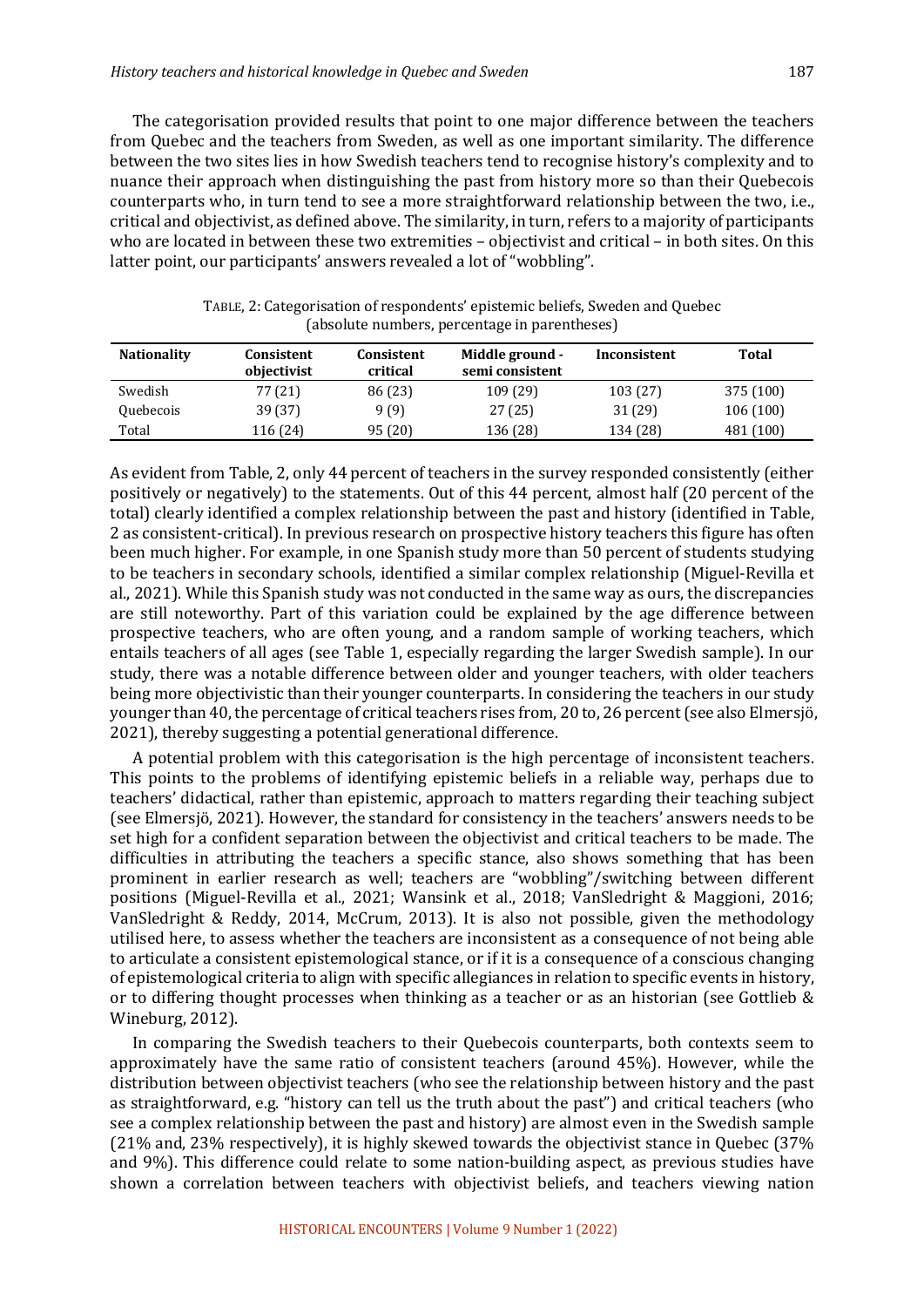building as an important part of history teaching (Lanoix,, 2017; Éthier et al., 2017; Zanazanian & Moisan, 2012; Zanazanian,, 2017; Sakki & Pirttilä-Backman, 2019). It is also possible that this difference relates to the Swedish upper secondary school history program focusing on "uses of history", as mentioned earlier. Obligated to teach this concept, we thought Swedish teachers, who were specifically asked about this, would thus be more inclined to possessing a critical approach. But, given how they answered questions about their attitude in its teaching, where no correlation emerges between their ability to teach the concept and their acknowledgement of a clear difference between the concepts of past and history, this does not seem to be the case.

Since the questionnaire was distributed in different languages, translation could also have affected the objectivist outcome for Quebec. There was an important variation in the answers to one of the statements – "the past has a meaning that we can hope to discover" – when comparing the Swedish teachers to their Quebecois counterparts who answered the French version of the questionnaire (of the 106 Quebecois participants 58 answered the questionnaire in French). This led us to believe that a certain nuance was lost, thereby skewing the reliability between both research settings, but only to a matter of degree.<sup>2</sup> In disregarding this statement, a difference between the two sample populations nonetheless still arises, with a larger percentage of Swedish teachers being categorised as critical. Despite a consequently smaller variation, this suggests that language only plays a minor role and that the difference between Quebec and Sweden still stands.

When comparing the Quebecois and Swedish teachers, we have so far described the results from our study in terms of a dichotomy regarding teachers' inclination to differentiate between the past and history. However, 56 percent of the teachers, in both Quebec and Sweden, display inconsistencies in this regard. There seems to be something hidden in between the objectivist and critical approaches, where these teachers' inconsistencies are perhaps due to their struggles in dealing with history's subjectiveness as well as with the ambiguity in its teaching in terms of what they are comfortable in transmitting and how. This leads us to the political issue discussed above, which also relates to teachers' reflexivity. This raises new questions that we need to analyse more deeply, which we do next in qualitative terms.

#### **History teaching as a political act – results from the interviews**

Combining the questionnaire with interviews from English-speaking teachers who teach in English-language schools in the greater Montreal region made it possible to look further into how teachers might differentiate between the past and history and describe their struggles with subjectivity and the political aspect of history teaching, with input on their degree of reflexivity. This should be viewed as both an attempt to present a plausible discussion about the results extracted from the questionnaire, as well as an attempt to answer the second question addressed in this article: Do teachers see their role in making the past meaningful to students as a political act? Or do they instead see themselves as merely observers of a given past that they transmit, with a meaning that *is* and has always *been there,* objectively innate in the events themselves? This is where distinctions made between the past and history become insightful, where it is possible to discern what an acknowledgement of such a distinction actually signifies for how history is taught. Given that only five teachers were interviewed we do not claim to be able to *explain* the thought process of all the teachers who answered the questionnaire, but we present a discussion about how teachers *might* think about issues of historical knowledge and what that might mean for their teaching, in more depth. All five teachers who were interviewed made some sort of distinction between the past and history, but the way they did so was very different, especially with regard to what they considered to be political in the teaching of history.

One of the younger teachers interviewed, a, 27-year-old female (categorised in the questionnaire as consistent critical), had a strong opinion on the relationship between the past and history, and the subsequent political dimension of history teaching, responding to the question "How would you define the relationship between the past itself, and history?":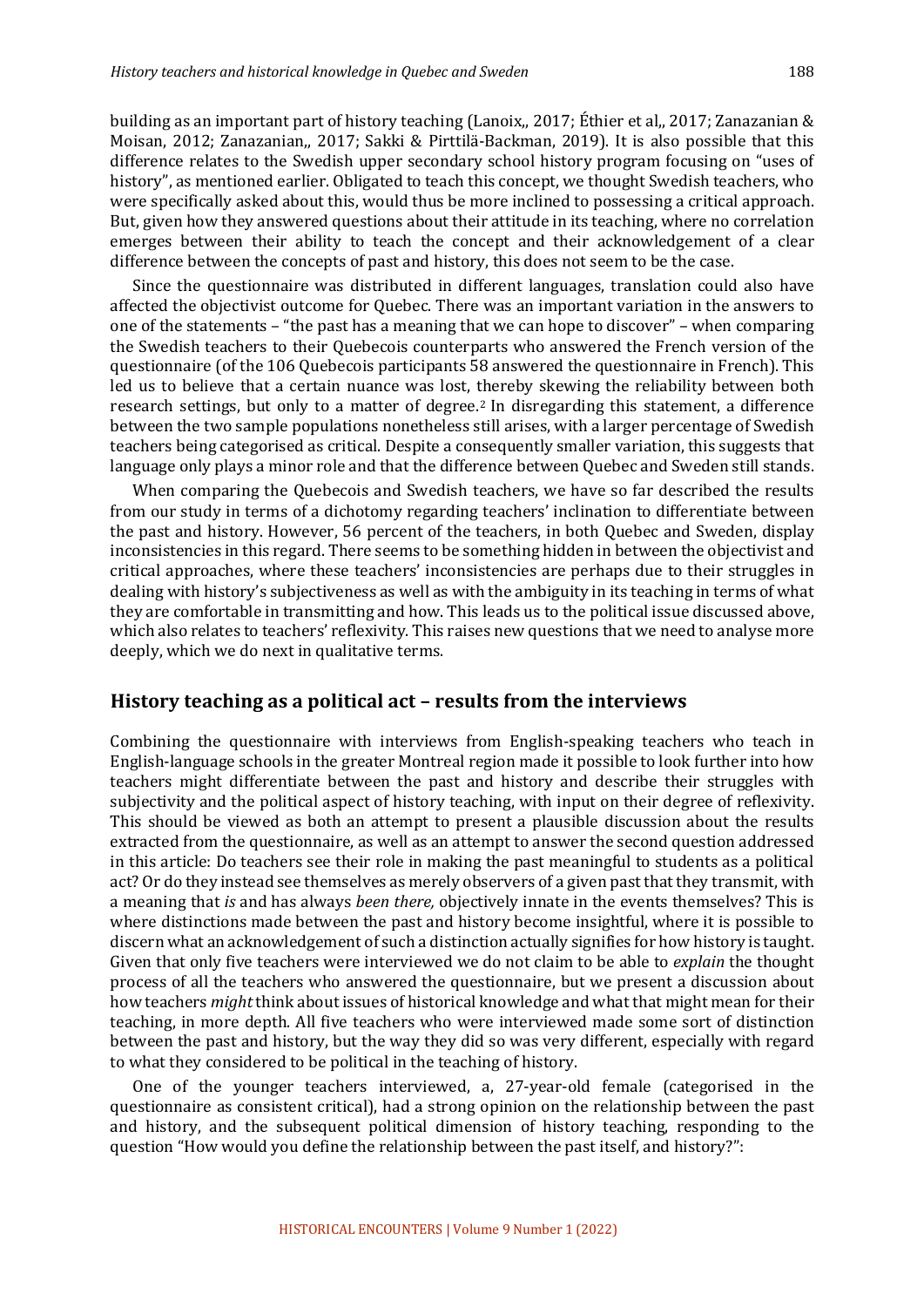I definitely see them [past and history] as two very, very different things. Specifically, when we are talking about history and the context of how it's taught in Quebec, it is a very deliberate construction of what we want our students to be understanding. So, if we think of the past as things that happened before us and we look at history, history is a deliberate retelling of this past, retelling [a] very specific... perspective with a very specific goal at the end of it, ...and that obviously changes depending on who is determining what that goal is, where that history is being constructed, so where the past is something that occurred, the history is the malleable interpretation of that past.

This statement indicates this teacher's critical standpoint towards historical knowledge and its ability to tell something conclusively true about the past. She sees the act of turning the past into history as one that makes the past teleological, where there is "a very specific goal at the end of it". When she elaborates on what this means for her practice it becomes obvious that she sees it as a political act, where the teacher always plays a central role:

> I specifically teach teenagers; they don't know about this distinction [between past and history]. When they are sitting in a history classroom, they think that they are being told the past, they think they are being recounted what happened. And they are very much not aware of the fact that it is a human creation, the history that they are learning is a story that has been deliberately written for very specific reasons. [...] If they are consuming this information as fact that has no right to be interpreted or thought about, then they are going to continue on repeating it and living it in a way that isn't being thought about and isn't being critically analysed [...]. They are the consumers and they have to be employed with the right intellect to be able to have the ability to say "why am I learning this?" "why do other people think it's important that I'm learning this?".

This seems to be a very postmodern approach to history teaching (Seixas, 2000; Elmersjö et al., 2017), where the difference that is identified between the past and history is seen as unbridgeable. This participant teaches history with the question she asks at the end of her statement: "why am I learning this?" Her ideas about history probably push her to teach it as a form of discursive deconstruction where the reasons why history is constructed in a certain way are at the core of the thinking process and requires asking questions like: under what pretenses and discursive conditions was this history created, for whom is it important that we learn it, and what does that do to us and the society we are a part of? These questions push history teaching to be understood reflexively in the sense that it has as its main aim to show students how history, by definition, when separated from "the past", is political. But it also points to a *self-*reflexive inclination, as this teacher obviously thinks about what her teaching *does* to students and her role in that regard. Her own view of the nature of history is very present in her ideas about teaching.

One of the other teachers interviewed, a 68-year-old male (categorised in the questionnaire as consistent objectivist), also identified some sort of disparity between the concepts of past and history, even though he labeled them in "reverse" compared to our and VanSledright's definition above (i.e., the teacher explained that history is what happened, and the past is what we make of it). This "reverse" definition does not really influence our interpretation, because the distinction between what has happened and what is written is still there, no matter what label is chosen. However, he did not see good history teaching as a political act, but as an issue of doing better research and coming up with the right interpretation. When discussing the relationship between the past and history, he mentions the importance of developing an "accurate interpretation":

I think [accuracy] matters a great deal. Because we cannot hm… how can I word this? We [historians and history teachers] are trying to succeed in interpreting history [the past]. Our success is measured by our opinion, our opinion is measured by the sources we use. [...] For [students] to accept our opinion, we have to work harder at the interpretation of history [the past]. And I think that's what matters, because it forces us to be clear, it forces us to be succinct, it forces us in a lot of ways to be accurate, it forces us to be very open... extremely open.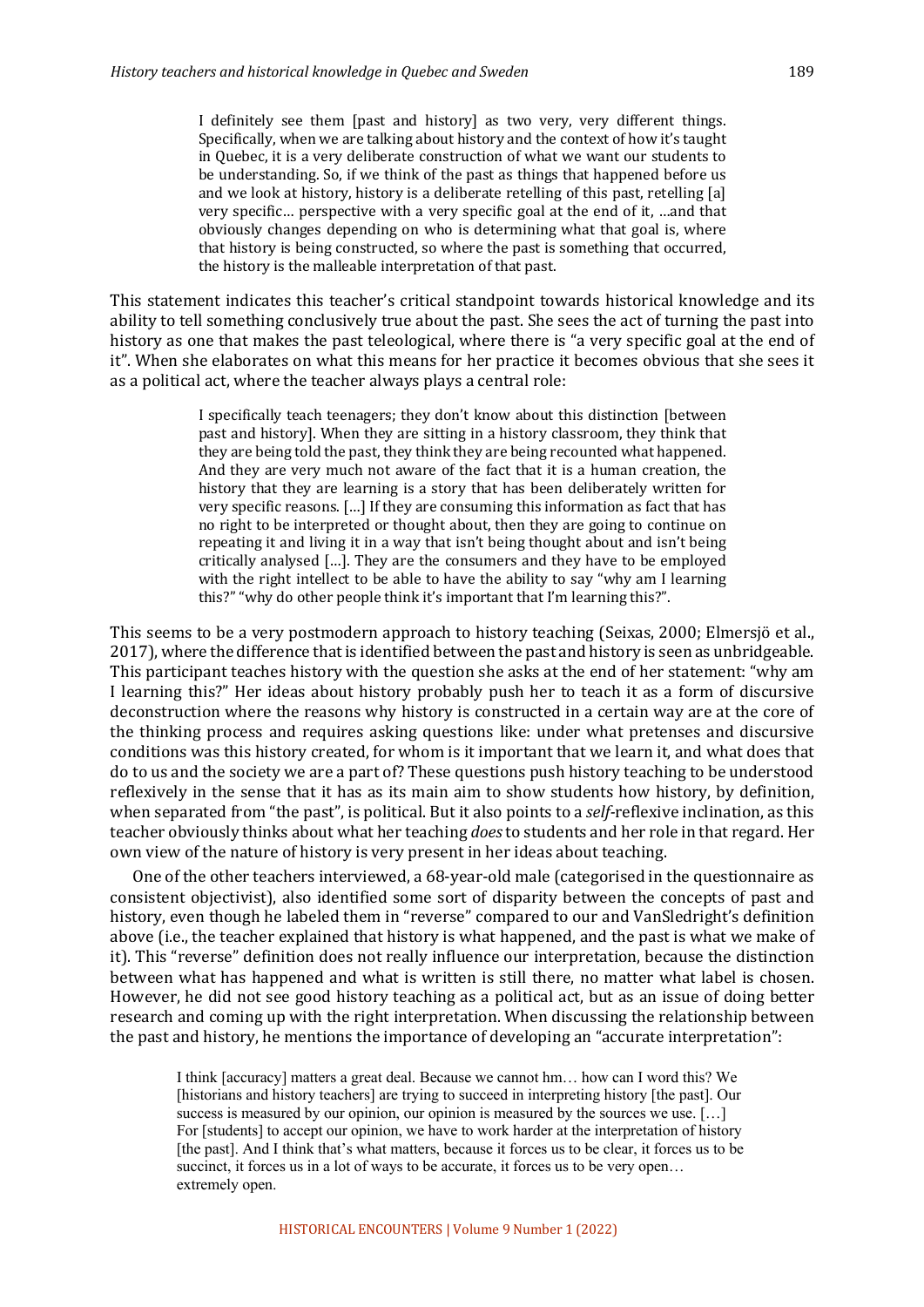While this teacher clearly sees the subjectiveness of historical interpretation when he uses the word "opinion" about historical accounts, he seems to struggle with subjectivity and its relationship with objectivity. He does not see the political implications involved and the consequent need for reflexive thinking. Instead, he seems to view history teaching as more of a scholarly act. He highlights the idea that one of the more important parts of teaching history is to be accurate, and at the same time to be open with how this accuracy was achieved. However, he is not at all reflexive regarding what history does to students. His ideas about accuracy point in the direction of an objective history, where evidence is clearly needed, but where he is not reflexive about his or the historian's own role in the process of knowledge construction.

Yet another teacher (a 45-year-old female, categorised in the questionnaire as consistent critical) made it clear that there is both a political and ideological dimension to history:

> I mean that's been proven so often that people use history or change [the] interpretation of history for political means or ideological means whether that be governments or educational institutions  $[...]$ . [W]hat if you ask it in simple terms, what went down versus who interprets what goes down, there are many interpretations. I encourage [students] to question, I think that's what's really important. I don't think the Quebec history program wants teachers or students to question the course, but I wouldn't be doing my job if I didn't ask kids to be critical thinkers. And that includes questioning me  $[...]$ .

This statement again acknowledges the difference between the past and history, and the importance of teaching students to be critical towards the production of historical knowledge and history's different uses, even including her own uses of it as well. In highlighting that history can be interpreted for political and ideological reasons, she definitely takes a stand but seems to stop there and not go further. When looking at her feedback as a whole, it is as if she is helping her students to ask questions so that they remove layers of complexity and that they arrive at some neutral understanding of history that is there but is hidden. Moreover, she does not provide any information regarding the ability to be self-reflexive in her own thinking and construction of knowledge, and how this affects her teaching and her students. This turns out to be the case even despite the critical edge in her teaching where she asks her students to be critical of her. In standing outside and looking in, she seems to be apolitical in her approach, albeit with a critical inclination. It is as if she observes and acknowledges the uses of history in society, thereby making it political, but does not extend that to her own thinking and practice. On this point, she is different from the younger teacher mentioned above.

When combined, these interviews provide for a complex topic when discussing teachers' rapport with the construction and teaching of history. While all five teachers more or less distinguish the past from history in the interviews, not all of them identify this distinction as important (cf *reconstructionist*) or see that difference as bridgeable (cf *constructionist* and deconstructionist history: Jenkins & Munslow eds., 2004; Parkes, 2009; McCrum, 2013; Elmersjö et al., 2017) and perhaps do not even see it as their duty to overcome it. To this point, it is only the youngest teacher who is self-reflexive about her own construction and use of history, clearly situating herself as an actor who has the agency to question and expose the processes involved in transforming the past into something that is tangible. These interviews also highlight an important difference between recognising a difference between the past and history and its teaching as a political act in making meaningful sense of the past. It is clearly not enough to simply distinguish between teachers who differentiate between the past and history in this regard as we did in the prior quantitative section. Because of the many epistemological layers hidden within the group of teachers who make this distinction what is needed is to dig deeper into their thinking processes regarding where and how they position themselves when faced with transmitting historical information to their students. Distilling the political aspects of teaching seems to be a very important part of examining teachers' degree of reflexivity in terms of what their teaching of history *does* to their students.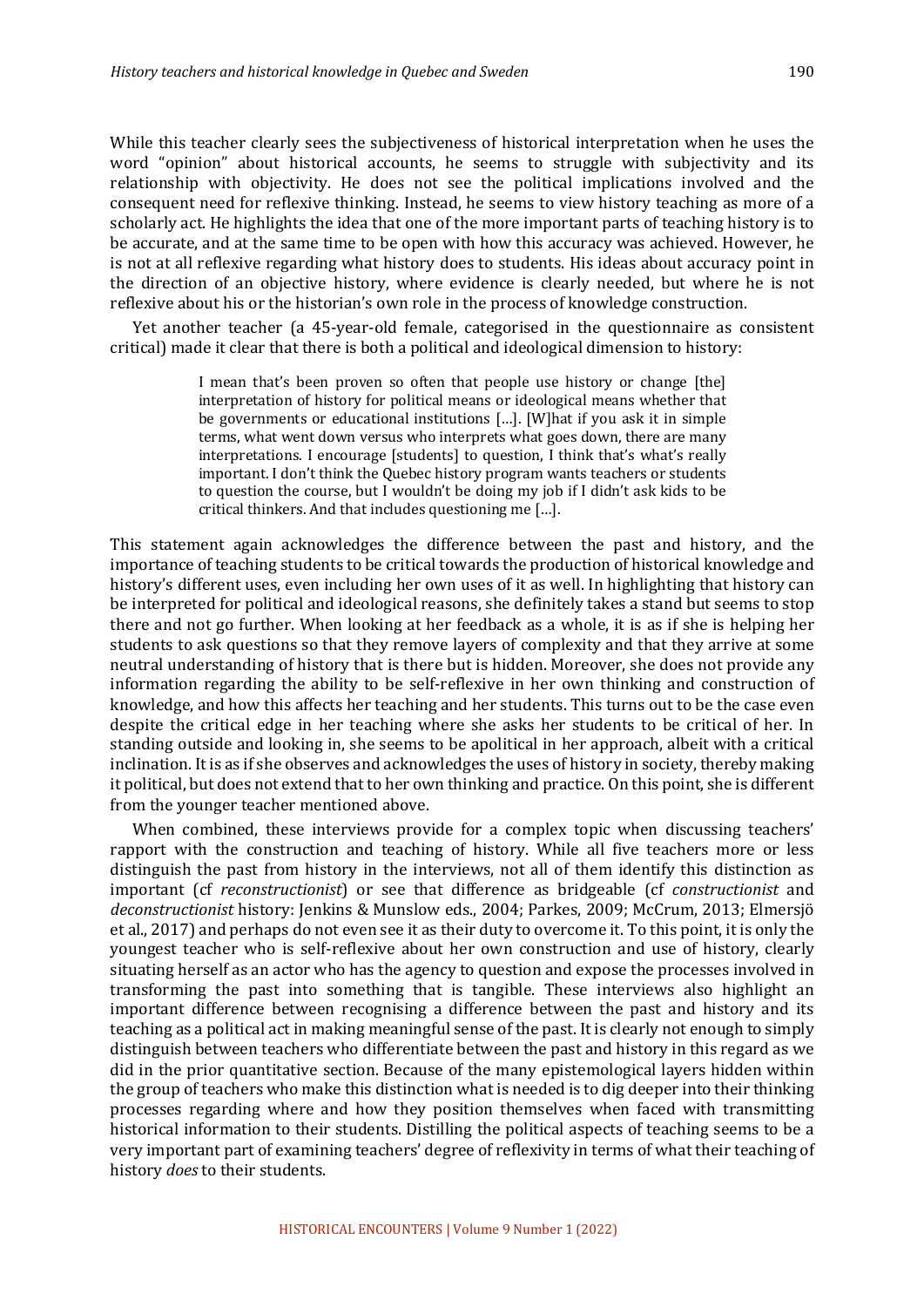If teachers acknowledge history's political nature, the chances of adopting a form of reflexivity regarding their teaching may increase, thereby enabling them to make sense of the subjectivity involved in the construction of historical knowledge. The three interviewees quoted in this article tend to fall on a spectrum of reflexivity directly related to their acknowledgement of the political act of teaching history. Of interest, their position on this spectrum tends to correlate with their age, which is moreover supported by the findings from our questionnaire, which also show a difference in criticality related to age, with a larger number of younger teachers being categorised as critical. The fact that the youngest teacher from our interviews is more critical in differentiating the past from history might then not be a coincidence.

#### **Conclusions**

In bringing the results from the questionnaire and what we learned from the interviews together it is possible to tentatively describe and theorise two simplified ideal typical teachers:  $(1)$  a young teacher, inspired by post-structural thought, critical of the idea of a straightforward relationship between the past and history, who sees history teaching as a political act, and who is self-reflexive in the process, and  $(2)$  an older teacher, more positivist in approach, believing that historical knowledge corresponds directly to the past itself, who is more inclined to teach the past "as it was" and who does not see its teaching as a political act, and thus is not as self-reflexive in his thinking and practice. These ideal types have some connections to two of Ronald W. Evans' (1989) five typologies of teachers' conceptions of history: the relativist/reformer and the storyteller. While there may be some similarities, Evans does not really engage with the political dimension of history teaching that we propose, relating more to pedagogical orientation, and none of his typologies relate to epistemology the way our ideal types try to suggest.

However, it is also important to remember that most history teachers from the survey seem to have an inconsistent view of epistemological matters, probably lacking the language needed to convey how they categorise and view the nature of historical knowledge. Most of these teachers seem to "wobble" between different positions, perhaps depending on the circumstances they face regarding their students or the historical events they are teaching; a kind of situational approach to epistemological matters and epistemic cognition, filtered through what the teachers think of as possible teaching strategies in their classroom. As most of them do not fit into the ideal types mentioned above, we have obviously only come a short way in mapping the ways history teachers think about these matters. However, we posit that teachers might be struggling with the subjective nature of the historical information they are responsible for teaching. As such they are "wobbling" between objectivist and critical approaches to distinguishing the past from history, and are perhaps, by extension, not reflexive in their thinking towards the production and transmission of historical knowledge. This, however, does require more scholarly attention.

Based on this, we can assume that there exists a spectrum of teachers, of all ages, who are more or less "critical" or more or less "objectivist", with a large in-between who are trying to account for history's subjectiveness with regard to the meanings that emerge from the past. Those, we believe, who have come to terms with this and are consciously political are in all probability those who are also self-reflexive in their practice. The results of our study, which we will pursue further, clearly indicate some sort of connection between criticality and reflexiveness, especially when teachers are aware of history's subjectiveness and the need to situate themselves in that regard. Having this reflexivity probably makes it easier to cope with the ambiguity of history curricula, and the multi-perspectivity that is advocated there.

To dig deeper into this and to better examine the different ways in which teachers' rapport with subjectivity makes them political in their teaching would require looking at the impact of their sense-making on the various positionalities they adopt in that regard. As humans' individual production of historical knowledge and its uses in our sense-making are cultural in nature, one way of deciphering teachers' degree of self-reflexivity is by examining the history-as-interpretivefilters they use for negotiating where they stand when faced with transmitting officially sanctioned historical knowledge (Zanazanian, 2019). In following Zanazanian's comprehensive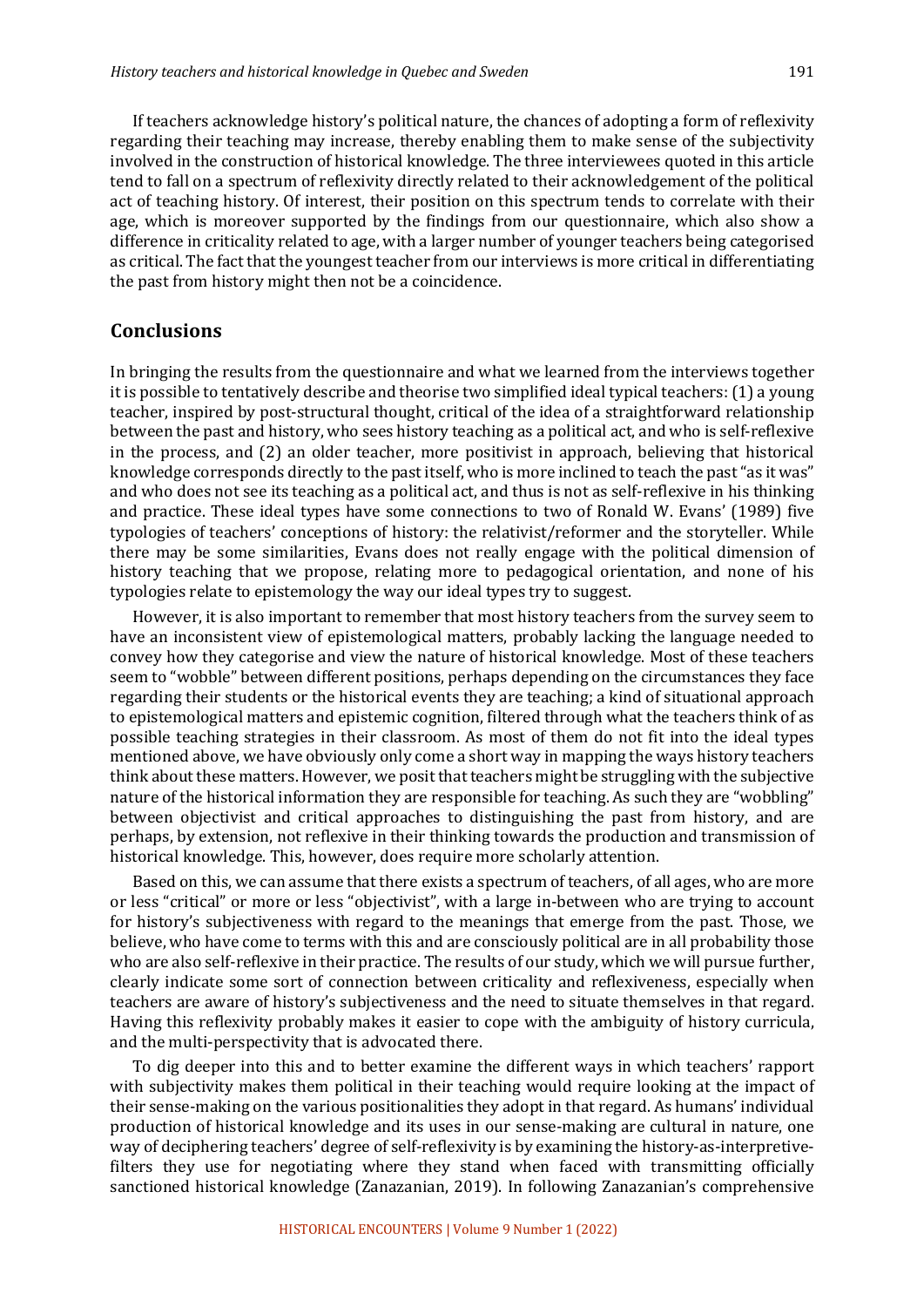methodology, such an analysis could provide deeper insight into the cultural cognitive frames that teachers use in their position-taking, as it could also indicate, in the enactment of these templates, the extent to which they are political/apolitical in their thinking and teaching. Examining the workings of teachers' history-as-interpretive-filters in their sense-making can moreover provide insight into how to move them from objectivist and subjectivist stances, to one where they are self-reflexive and open to multi-perspectivity.

# **References**

- Ammert, N. (2013). *Historia som kunskap: Innehåll, mening och värden i möten med historia.* Lund: Nordic Academic Press.
- Apple, M. (2000). *Official knowledge: Democratic education in a conservative age* (2nd ed.). New York: Routledge.
- Apple, M. & Christian-Smith, L. K., 1991. The politics of the textbook. In M. Apple & L. K. Christian-Smith (Eds.), *The politics of the textbook* (pp. 1-17). New York: Routledge.
- Bernheim, E. (1894). *Lehrbuch der historischen Methode. Mit Nachweis der wichtigsten Quellen und Hülfsmittel zum Studium der Geschichte* (2nd ed.). Leipzig: Duncker & Humblot.
- Brownlee, J. L., Ferguson, L. E. & Ryan, M. (2017). Changing teachers' epistemic cognition: A new conceptual framework for epistemic reflexivity. *Educational Psychologist,* 52(4), 242-252.
- Cannadine, D., Keating, J. & Sheldon, N. (2011). *The right kind of history: Teaching the past in twentieth-century England*. Basingstoke: Palgrave Macmillan.
- Creswell, J. W. (2003). *Research design: Qualitative, quantitative, and mixed methods approaches.* London: Sage.
- Elmersjö, H. Å.  $(2021)$ . An individualistic turn: Citizenship in Swedish social studies and history syllabi,, 1970-2017. *History of Education, 50*(2), 220-239.
- Elmersjö, H. Å.  $(2021)$ . Genre positions and epistemic cognition: Swedish upper secondary school history teachers and the nature of history. *Scandinavian Journal of Educational Research* (e-pub ahead of print). https://doi.org/10.1080/00313831.2021.1939139
- Elmersjö, H. Å., Clark, A., & Vinterek, M. (Eds.). (2017). *International perspectives on teaching* rival histories: Pedagogical responses to contested narratives and the history wars. Basingstoke: Palgrave Macmillan.
- Éthier, M.-A., Boutonnet, V., Demers, S., Lefrançois, D., Yelle, F. & Déry, C. (2017). *Quel sens pour l'histoire?* Analyse et critique du nouveau programme d'histoire du Québec et du Canada. Montréal: M Éditeur.
- Evans, R. W. (1989). Teacher conceptions of history. *Theory and Research in Social Education*, *17*(3), 210-240. https://doi.org/10.1080/00933104.1989.10505590
- Gottlieb, E., & Wineburg, S. (2012). Between veritas and communitas: Epistemic switching in the reading of academic and sacred history. *The Journal of the Learning Sciences, 21*(1), 84-129. https://doi.org/10.1080/10508406.2011.582376
- Grever, M. (2012). Dilemmas of common and plural history: Reflections on history education and heritage in a globalizing world. In M. Carretero, M. Asensio, & M. Rodriguez-Moneo (Eds.), *History education and the construction of national identities* (pp. 75-91). Charlotte, NC: Information Age Publishing.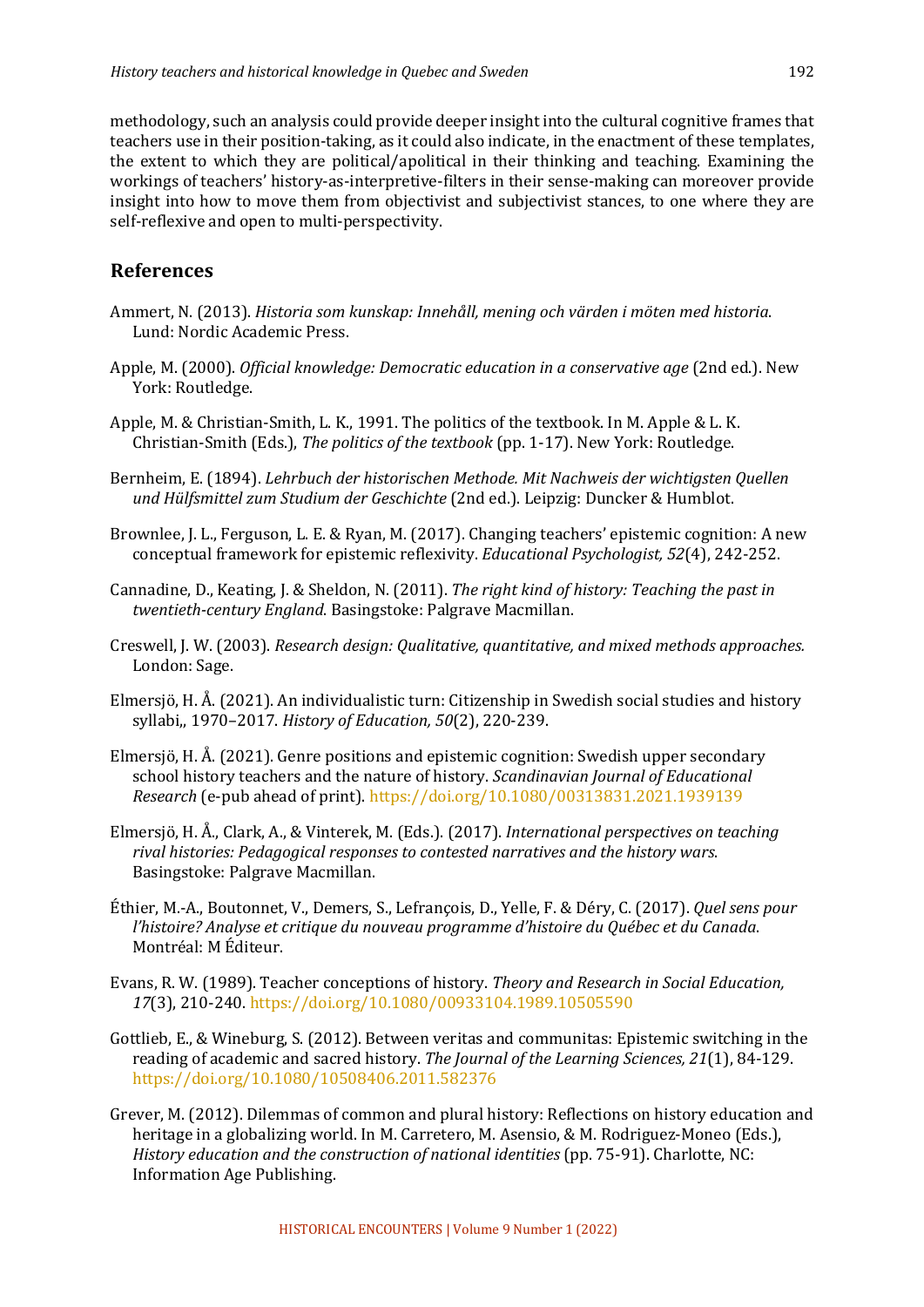Hofer, B. K. (2016). Epistemic cognition as a psychological construct: Advancements and challenges. In J. A Greene, W. A. Sandoval, & I. Braten (Eds.), *Handbook of epistemic cognition* (pp. 19-38). New York: Routledge.

Jenkins, K., & Munslow, A. (Eds.). (2004). *The nature of history reader.* London: Routledge.

- King, P. M., & Kitchener, K. S. (2002). The reflective judgement model: Twenty years of research on epistemic cognition. In B. K. Hofer & P. R Pintrich (Eds.), *Personal epistemology: The* psychology of beliefs about knowledge and knowing (pp. 37-61). Mahwah, NJ: Lawrence Erlbaum Associates.
- Kuhn, D. & Weinstock, M. (2002). What is epistemological thinking and why does it matter? In B. K. Hofer & P. R Pintrich (Eds.), *Personal epistemology: The psychology of beliefs about knowledge and knowing* (pp. 121-144). Mahwah, NJ: Lawrence Erlbaum Associates.
- Lanoix, A. L. (2017). L'identification à la nation dans les représentations sociales des enseignants d'histoire Québécois. *McGill Journal of Education / Revue des sciences de l'éducation de McGill,* 52(1), 173-196. https://doi.org/10.7202/1040810ar
- Maggioni, L. (2010). *Studying epistemic cognition in the history classroom: Cases of teaching and learning to think historically.* [PhD Dissertation]. University of Maryland. http://hdl.handle.net/1903/10797
- Mårdh, A. (2019). Inquiring into the political dimension of history classroom practices: Suggestions for epistemological criteria and analytical concepts. *Historical Encounters,* 6(1), 15-28. https://doi.org/10.52289/hej6.100
- Mathis,  $C \&$  Parkes, R. (2020). Historical thinking, epistemic cognition, and history teacher education. In C. Berg, & T. Christou (Eds.), *The Palgrave handbook of history and social studies education* (pp. 189-212). Cham: Palgrave Macmillan.
- McCrum, E. (2013). Diverging from the dominant discourse some implications of conflicting subject understandings in the education of teachers. *Teacher Development*, 17(4), 465-477. https://doi.org/10.1080/13664530.2013.837093
- Miguel-Revilla, D., Carril-Merino, T. & Sánchez-Agustí, M. (2021). An examination of epistemic beliefs about history in initial teacher training: a comparative analysis between primary and secondary education prospective teachers. The Journal of Experimental Education, 89(1), 54-73. https://doi.org/10.1080/00220973.2020.1718059
- Novick, P. (1988). *That noble dream: The "objectivity question"* and the American historical *profession*. Cambridge: Cambridge University Press.
- Parkes, R. I. (2009). Teaching history as historiography: Engaging narrative diversity in the curriculum. *The International Journal of Historical Learning, Teaching and Research, 8*(2), 118-132. Available online: https://www.history.org.uk/secondary/resource/2593/theinternational-journal-volume-8-number-2
- Rancière, I. (2001). Ten theses on politics (R. Bowlby, & D. Panagia, Trans.). *Theory and Event. 5*(3). https://doi.org/10.1353/tae.2001.0028
- Rüsen, J. (2002). *Geschichte im Kulturprozess.* Cologne: Böhlau Verlag.
- Rüsen, J. (2017). *Evidence and meaning: A theory of historical studies*. New York: Berghahn Books.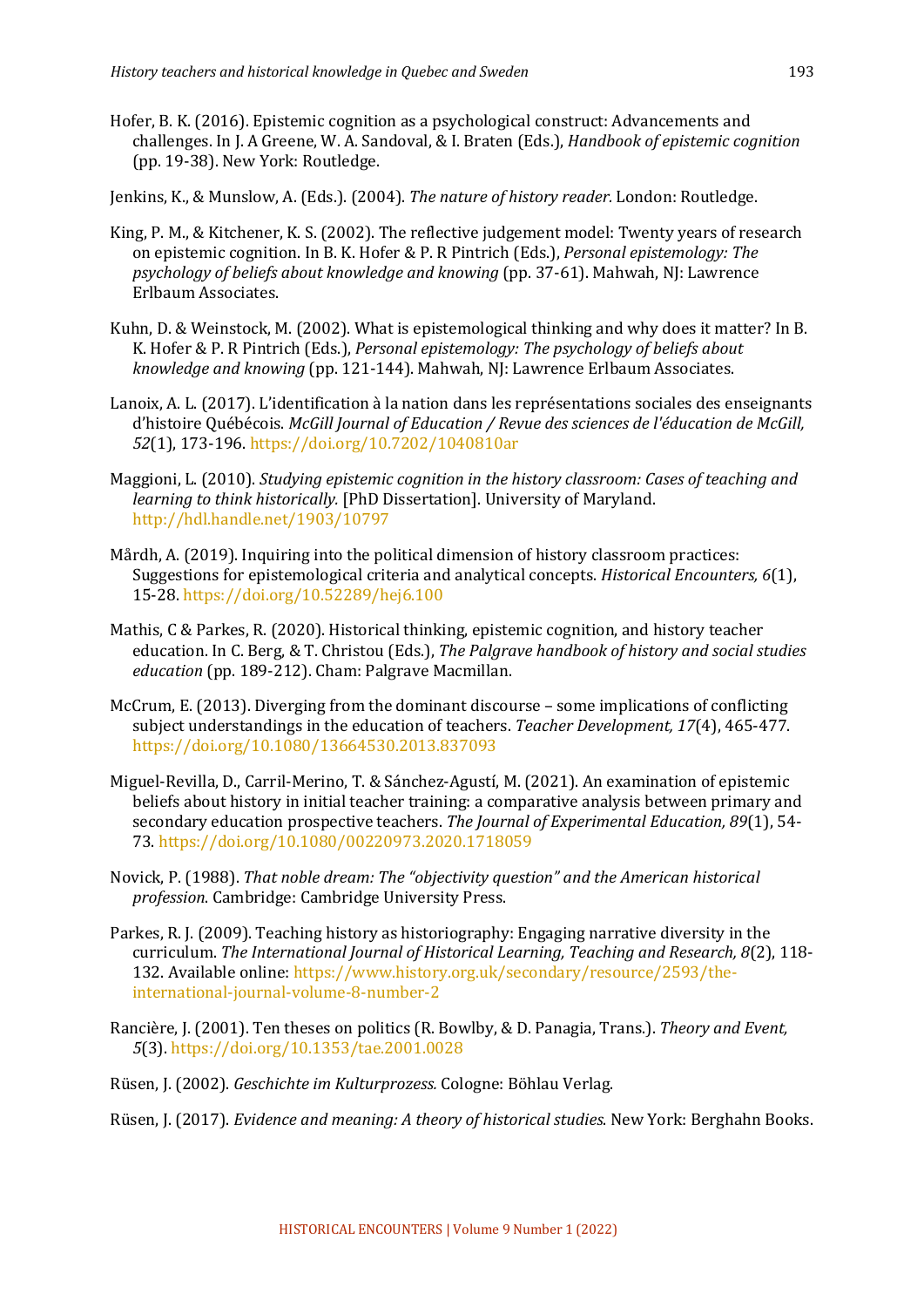- Sakki, I. & Pirttilä-Backman, A-M. (2019). Aims in history teaching and their epistemic correlates: A study of history teachers in ten countries. *Pedagogy, Culture & Society, 27*(1), 65-85. https://doi.org/10.1080/14681366.2019.1566166
- Seixas, P. (2000). Schweigen! Die Kinder!, or does postmodern history have a place in the schools?. In P. Stearns, P. Seixas, & S. Wineburg (Eds.), *Knowing, teaching and learning history: National and international perspectives* (pp., 19-37). New York: New York University Press.
- Seixas, P. (2016). Translation and its discontents: key concepts in English and German history education. *Journal of Curriculum Studies, 48*(4), 427-439. https://doi.org/10.1080/00220272.2015.1101618
- Stoel, G., Logtenberg, A., Wansink, B., Huijgen, T., van Boxtel, C. & van Drie, J. (2017). Measuring epistemological beliefs in history education: An exploration of naïve and nuanced beliefs. *International Journal of Educational Research, 83,* 120-134. https://doi.org/10.1016/j.ijer.2017.03.003
- Stradling, R. (2003). *Multiperspectivity in history teaching: A guide for teachers*. Strasbourg: The Council of Europe.
- Torstendahl, R. (2015). *The rise and propagation of historical professionalism*. London: Routledge.
- VanSledright, B. (2014). *Assessing historical thinking & understanding: Innovative designs for new standards*. New York: Routledge.
- VanSledright, B. & Maggioni, L. (2016). Epistemic cognition in history. In J.A Greene, W. A. Sandoval, & I. Braten (Eds.), *Handbook of epistemic cognition* (pp. 128-146). New York: Routledge.
- VanSledright, B. & Reddy, K. (2014). Changing epistemic beliefs? An exploratory study of cognition among prospective history teachers. *Revista Tempo e Argumento, 6*(199), 28-68. https://doi.org/10.5965/2175180306112014028
- Voet, M. & De Wever, B. (2016). History teachers' conception of inquiry-based learning, beliefs about the nature of history, and their relation to classroom context. *Teaching and Teacher Education, 55,* 57-67. https://doi.org/10.1016/j.tate.2015.12.008
- Wansink, B., Akkerman, S., Zuiker, I. & Wubbels, T. (2018). Where does teaching multiperspectivity in history education begin and end? An analysis of the uses of temporality. *Theory & Research in Social Education, 46*(4), 495-527. https://doi.org/10.1080/00933104.2018.1480439
- White, H. (1973). *Metahistory: The historical imagination in nineteenth-century Europe.* Baltimore: Johns Hopkins University.
- Zanazanian, P. (2017). Teaching History for Narrative Space and Vitality: Historical Consciousness, Templates, and English-Speaking Quebec. In H. Å. Elmersjö, A. Clark M., & Vinterek (Eds). *International perspectives on teaching rival histories: Pedagogical responses to contested narratives and the history wars* (pp. 107-131). London: Palgrave Macmillan. https://doi.org/10.1057/978-1-137-55432-1\_6
- Zanazanian, P. (2019). Examining historical consciousness through history-as-interpretive-filter templates: Implications for research and education. *Journal of Curriculum Studies*, 51(6), 850-868. https://doi.org/10.1080/00220272.2019.1652935